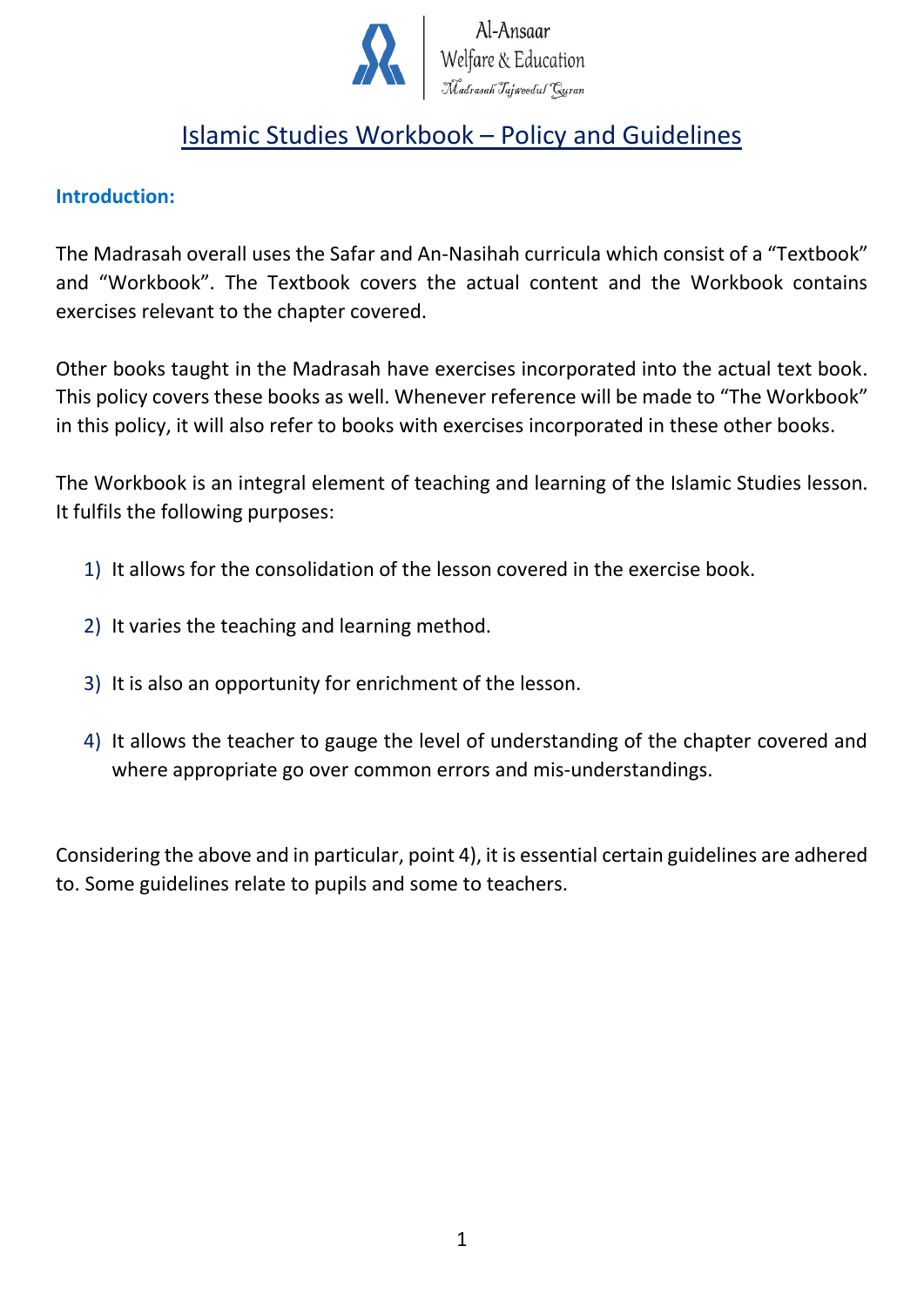

# **Guidelines for Pupils:**

# **Completing the Workbook / Exercise**

## *This section of the policy relates to the pupils and gives guidance on how exercises must be completed.*

Pupils need to complete exercises bearing in mind the following:

- 1. Firstly, pupils must revise / recap the lesson(s) the written work is in relation to.
- 2. Only *black* or *blue* ink should be used. No pencil or any other coloured pen should be used.
- 3. Writing must be **neat** and **readable**. The teacher should not accept any untidy and substandard work. If poor quality work is submitted, the pupil must be made to repeat it.
- 4. Answers must be in full sentences (where appropriate) and in detail. The mark allocation indicates how many points are to be written.
- 5. If the answer to a question is not known, the pupil may refer to the Textbook / chapter. *This is a last resort only.*

### **Guidelines for Teachers:**

- All exercises must be completed by pupils according to the guidelines specified. *If poor quality written is work is produced, this must not be accepted.* The pupil must be made to repeat the work. If this persists, disciplinary action must be taken. *Note: Teachers must motivate pupils to do neat work, by creating an atmosphere of excellence, where pupils assume responsibility and are proud of their work.*
- As much as possible, all exercises should be completed as part of class work.
- It is essential questions are explained to pupils fully first. This is to ensure pupils understand the question. If this is not done, pupils may complete the question incorrectly.
- **EXT** If there is a lack of time, the exercise should be given to complete for homework, with enough time given to complete the exercise, for example, over the weekend.
- Any homework set must also be communicated via the diary.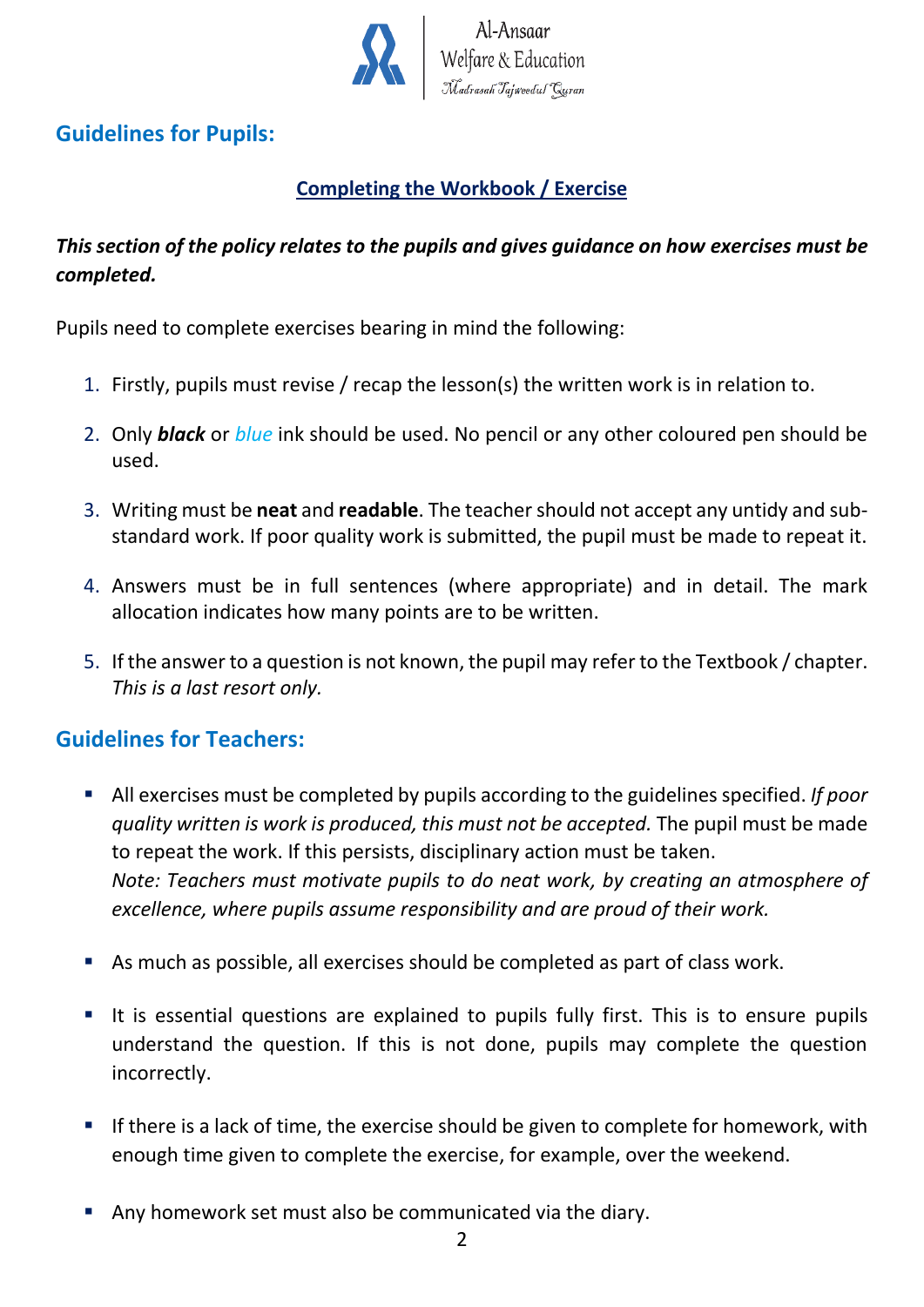

Al-Ansaar<br>Welfare & Education

#### **Marking the Workbook / Exercise**

- Teachers must ensure all exercises are marked. If marking is not done at all or carried out poorly, then this defeats the objective of pupils completing exercises.
- Each marked exercise must be dated and initialled. For example, 23.02.19 HM.
- RED ink must be used when marking.
- Where relevant, feedback must be given. For example, if half an answer has been given, feedback should highlight how full marks could have been achieved.
- **EXERCISES:** If pupils have missed exercises due to absences etc, these must be completed. These can be set as homework (and/or given to complete in the various holidays we have).
- **Corrections:** The following must be done in relation to corrections:
	- 1) All corrections must be completed by pupils.
	- 2) The teacher must mark the corrections in a manner that it is apparent to see. One way of achieving this is by marking corrections in GREEN ink. Another way is to write  $(2)$  next to the correction.

**Suggestion:** The teacher may dedicate one lesson every 3 weeks to carry out any corrections etc.

- Teachers must mark exercises every 2 to 3 weeks, ensuring there is no build up of exercises to mark. If marking is not done for several weeks, this will overburden the teacher, the quality of the marking will be poor and will ultimately defeat the objective of completing the exercises.
- Marking can be done in class, whilst pupils are completing their exercises. Naturally, if time is insufficient, the teacher must complete marking at home.